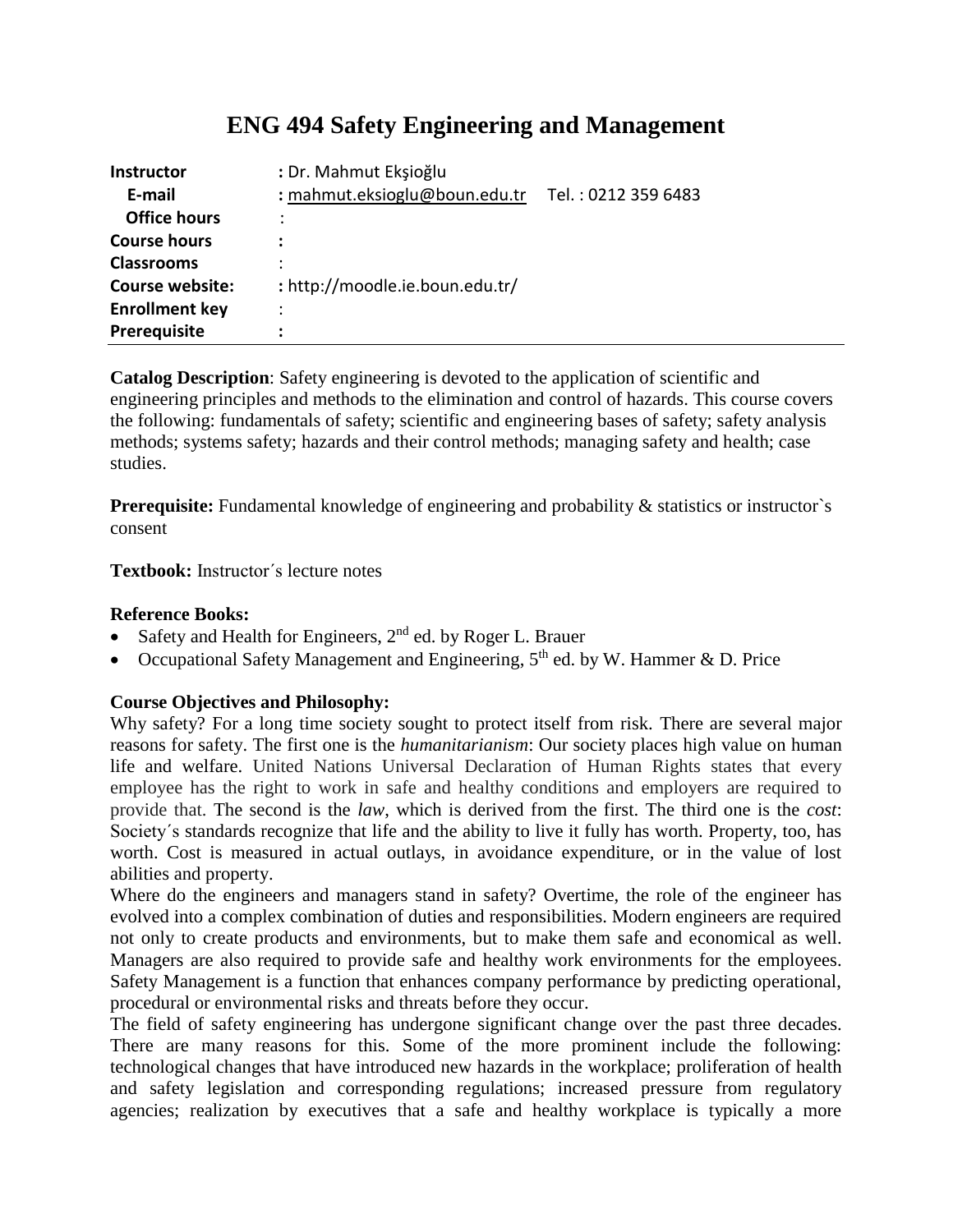productive workplace; health care and workers' compensation costs; increased pressure from environmental groups and the public; a growing interest in ethics and corporate responsibility; professionalization of health and safety occupations; increased pressure from labor organizations and employees in general; rapidly mounting costs associated with product safety and other types of litigation; and increasing incidents of workplace violence.

All of these factors, when taken together, have made the position of the modern safety engineering important than it has ever been. These factors have also created a need for people who will practice as engineers or managers to have the added appreciation and knowledge of how to identify hazards and how hazards may be controlled or eliminated. Safety engineers working with other engineers and managers can form a team of individuals, which will permit industrial and business concerns to operate safely and efficiently and to produce quality goods and services at competitive prices.

# **Topics:**

# Part I. INTRODUCTION (1 wk)

- 1. Need for safety (for engineers, managers and society in general)
- 2. Fundamental concepts: accidents, occupational diseases and musculoskeletal disorders; accident and health losses; incident and accident theories, preventive strategies
- 3. Legal, economical and ethical aspects
- 4. Product liability
- 5. Safety standards

Part II. SCIENTIFIC AND ENGINEERING BASES OF SAFETY (3 wks)

- 6. Engineering mechanics and its relationships to safety
- 7. Basic probability, statistics and statistical distributions
- 8. Boolean algebra laws
- 9. Reliability basics
- 10. Ergonomics principles for safety

#### Part III. SAFETY ANALYSIS METHODS (2 wks)

- 1. Failure modes and effect analysis (FMEA)
- 2. Fault tree analysis (FTA)
- 3. Hazard and operability analysis (HAZOP)
- 4. Others
- Part IV. SYSTEMS SAFETY (1 wk)

#### Part V. HAZARDS AND THEIR CONTROL METHODS (4 wks)

- 1. General principles: Engineering, management and personal protective equipment
- 2. Noise and vibration
- 3. Mechanical injuries: falls, impacts, cuts, and others
- 4. Chemical hazards
- 5. Biohazards
- 6. Electrical hazards
- 7. Fire and fire safety
- 8. Explosives
- 9. Pressure hazards
- 10. Radiation hazards
- 11. Extreme temperature hazards
- 12. Ventilation hazards
- 13. Confined spaces